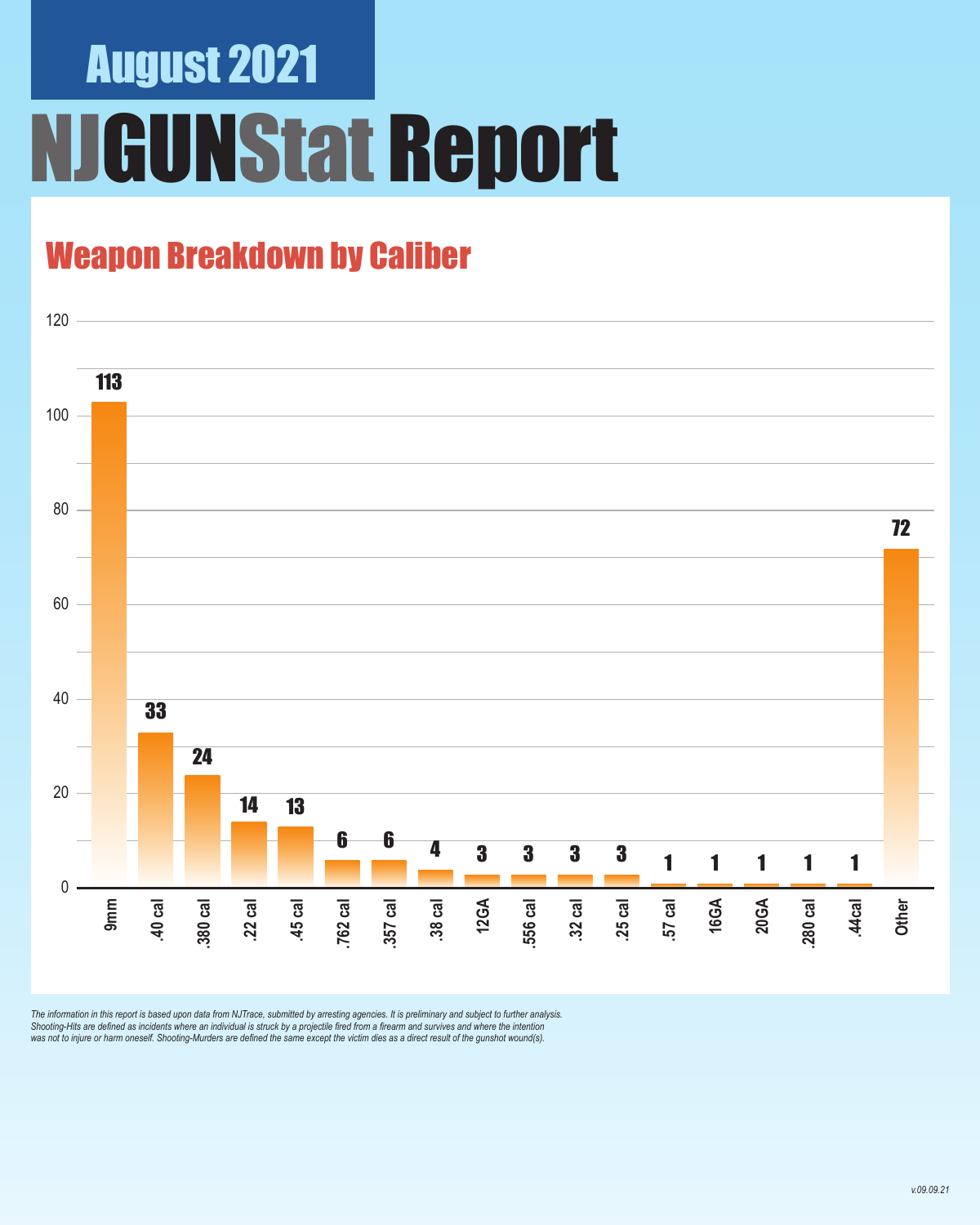# August 2021 **INStat Report**

#### Gun Recovery Numbers Statewide

| <b>Total Crime Guns Recovered</b>                    | 302 |
|------------------------------------------------------|-----|
| Found Property/Turned in                             | 96  |
| <b>Guns with Possessors</b>                          | 206 |
| Individuals Arrested with<br>more than One Crime Gun | 21  |

#### New Jersey Counties



#### New Jersey Cities



*The information in this report is based upon data from NJTrace, submitted by arresting agencies. It is preliminary and subject to further analysis. Shooting-Hits are defined as incidents where an individual is struck by a projectile fired from a firearm and survives and where the intention*  was not to injure or harm oneself. Shooting-Murders are defined the same except the victim dies as a direct result of the gunshot wound(s).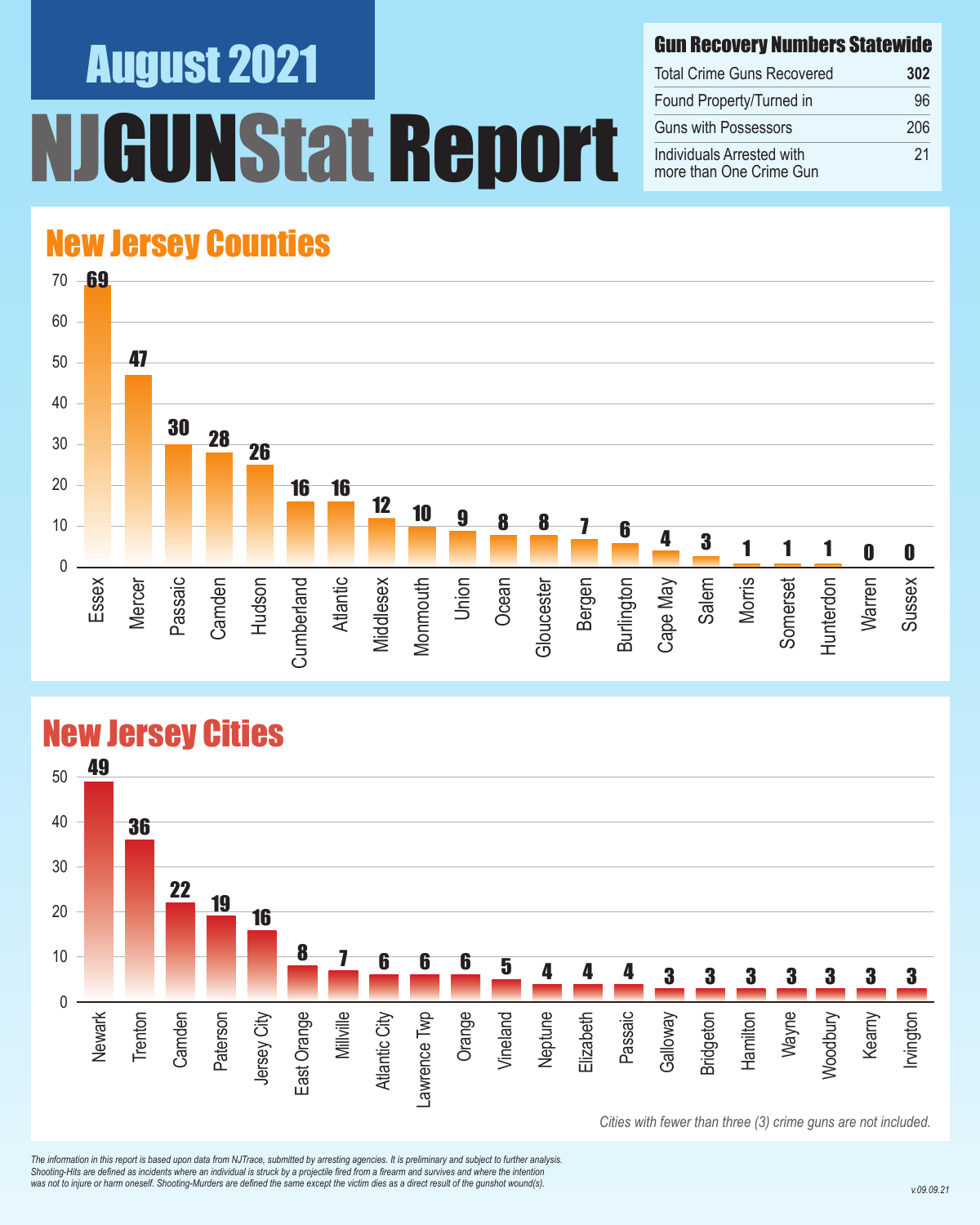### August 2021 NJGUNStat Report

### Weapon Breakdown by Manufacturer



*This chart reflects the information provided to the New Jersey State Police through NJTrace, a statewide program that relies on local police departments to input data on guns used in the commission of a crime. This chart does not rely on any reports from the federal Bureau of Alcohol, Tobacco, Firearms and Explosives (ATF). The information is preliminary and subject to further analysis.*